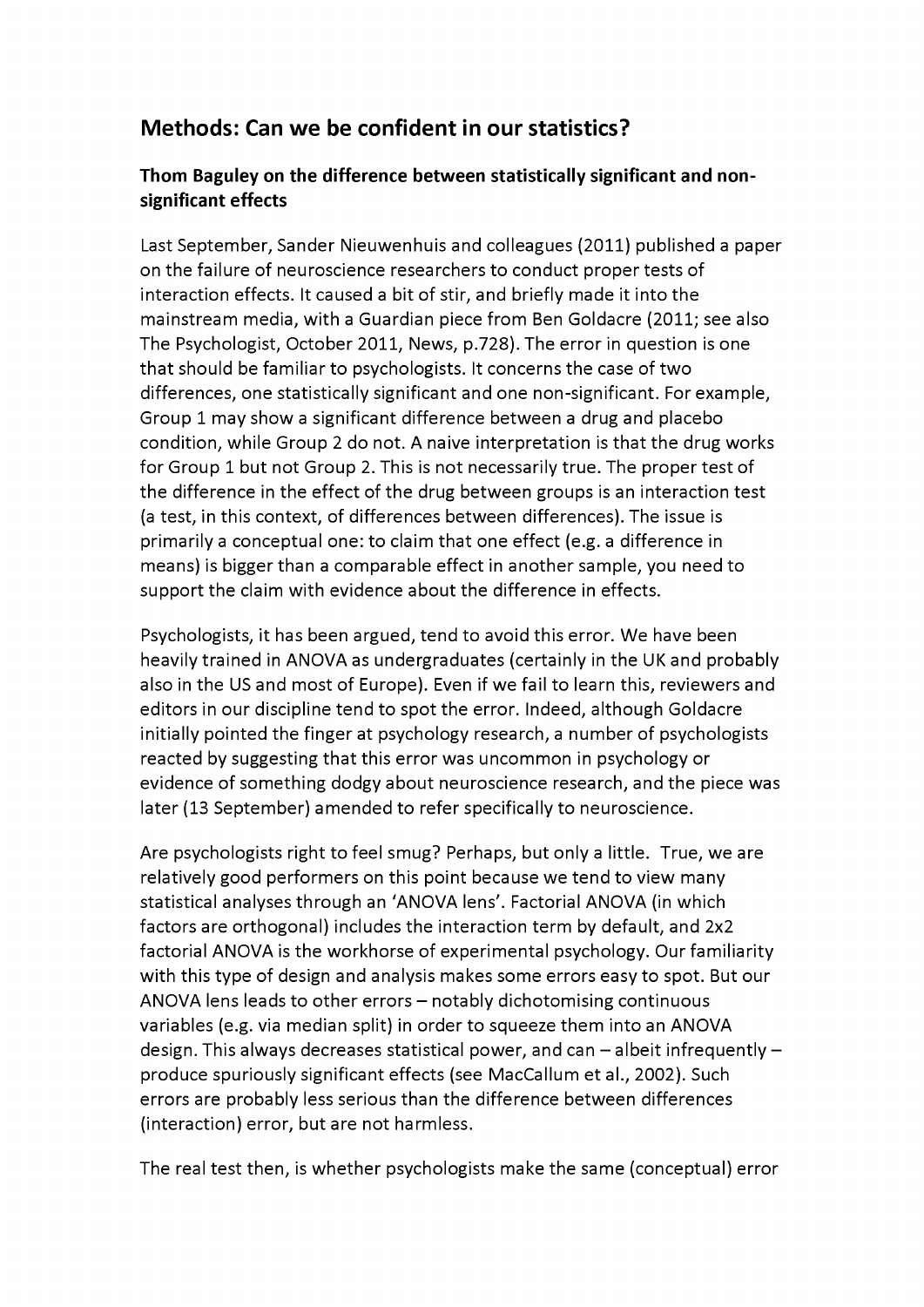in a different context. The obvious context is that of association, rather than difference. If males show a significant correlation between testosterone and aggression (e.g.  $r(16) = .44$ ,  $p < .05$ ) and females don't (e.g.  $r(16) = .37$ ,  $p > .05$ ), the correlation between testosterone and aggression is not significantly bigger for males than females. (If this example seems contrived, I should mention that the figures, but not the context, are taken from an article in a high-impact psychology journal where it was claimed that one association was stronger than the other.) To confirm this you'd need to construct a test or (better still) confidence interval (CI) for the difference in correlations. This is hardly ever done  $-$  and, in my experience, psychologists commonly make this kind of claim without backing it up. Also note that the error can work the other way. Two correlations could be non-significantly different from zero but different from each other (e.g.  $r(8) = .50$  and  $r(8) = -.50$ ).

Is there any evidence to support my position? Yes. There is anecdotal support (e.g. from editing or reviewing many dozens of papers). But in addition, I conducted a quick survey of articles in psychology. I sampled two recent  $(2011)$  issues of Psychological Science  $-$  a high-impact journal that publishes a wide range of empirical papers. (The choice of Psychological Science was largely one of convenience. I would expect to find the same kinds of errors in other empirical journals.) These were not chosen at random - indeed one issue was selected because I had previously noticed an article that made an error (failing to report an interaction effect when concluding that a difference was present in one sample but not another). The other issue was selected because it had the same number of articles as the first issue (20). Of the 40 articles I surveyed, 25 claimed or implied differences between differences for one or more factorial ANOVA (or similar) designs. Likewise, 14 claimed or implied differences in correlations (or related effects) one or more times. For studies reporting differences between differences, the proportion appearing to making the error at least once was .12, 95% CI [.03, .30]. For studies reporting differences between correlations, the proportion appearing to make an error was .57, 95% CI [.31, .80]. Ignoring the ANOVA case (where, as expected, the prevalence is lower), the proportion of articles making the error in psychology is comparable to the proportion making the error in Nieuwenhuis et al.'s neuroscience sample (around 50 per cent). Although the journal includes articles by researchers outside psychology, very many of the errors arose in articles written  $-$  and presumably reviewed and edited  $-$  by researchers based in psychology departments.

This conclusion rests on concluding that a proportion in one sample is lower than that in another without evaluating the difference in the proportions directly. If the two proportions are independent, the lack of overlap of their respective 95% CIs suggests that their difference is greater than zero ( $p < .05$ ) - though overlap would not necessarily imply non-significance. As the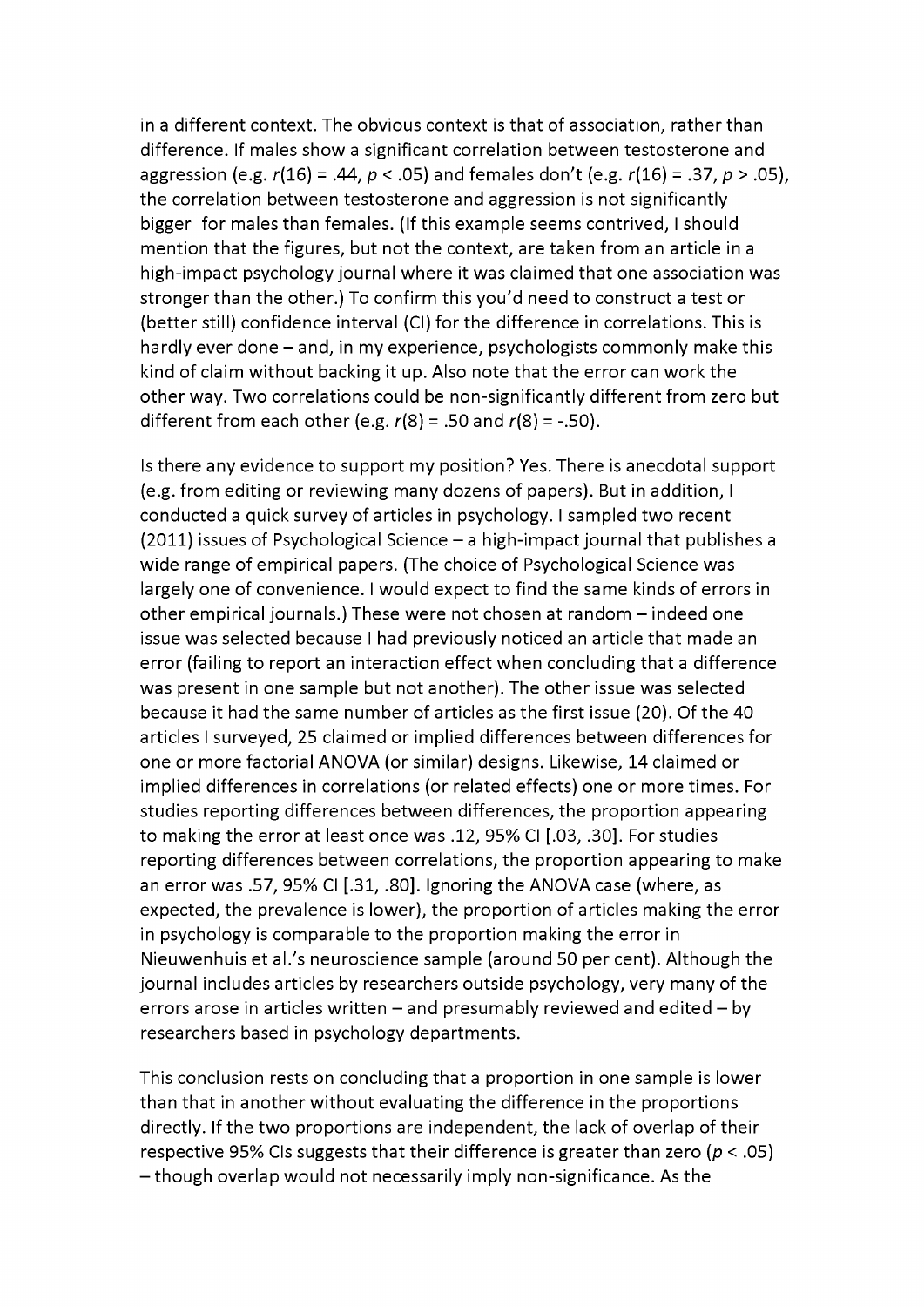proportions are an awkward mix of independent and dependent observations it may be better to focus on the 11 articles where both types of error could arise. Of these, one shows both errors (a tie) and seven show only the correlation error ( $p < .05$  by a McNemar exact test).

Note also that presence or absence of overlap between CIs around two effects is not sufficient to determine statistical significance or non-significance of their difference. If the effects are independent, the joint width of the two separate CIs is usually around 40% larger than the CI for their difference, and thus the procedure is too conservative. If the effects are dependent, then the width of the CI for their difference depends on the degree to which the effects are correlated. For a more detailed discussion see Baguley (in press). Lessons

There are, I think, some interesting lessons to be learned here. Interactions are bit more complicated than psychologists (particularly those very familiar with ANOVA) often think. This concept (that the difference between significant and non-significant is not necessarily also statistically significant  $$ see Gelman & Stern, 2006) is probably quite tricky. It is worth exploring the factors that lead people to make the error.

At the heart of it is the shift from thinking about the estimate of an effect (e.g. a difference or correlation) to the outcome of a hypothesis test. The outcome of the test is a dichotomous decision that conceals the uncertainty inherent in the original data. This is a more subtle point than that hypothesis tests (and significance tests in particular) encourage dichotomous thinking or that there is a 'cliff effect' at the threshold of the decision (Rosenthal & Gaito, 1963) though these are likely to be facets of the problem.

It is also the case that researchers may misunderstand even quite familiar procedures. With respect to ANOVA, it is common to treat simple main effects as if they are ways to partition an interaction effect into its constituent parts. This is not correct. Simple main effects are decompositions of variance attributable to one of the main effects plus variance attributable to the interaction. Thus simple main effects are not 'pure' components of an interaction (except when a main effect explains no variance, and even then they tend to lack power relative to a focused interaction test).

The ANOVA version of the error may therefore arise through a misunderstanding of simple main effects (e.g. the mistaken belief that a combination of significant and non-significant simple main effects implies a significant interaction effect).

Unfortunately, methods for testing or constructing CIs for differences between correlations are not widely known. The standard procedures are, in fact, a bit fiddly (e.g. depending on overlap or lack of overlap in the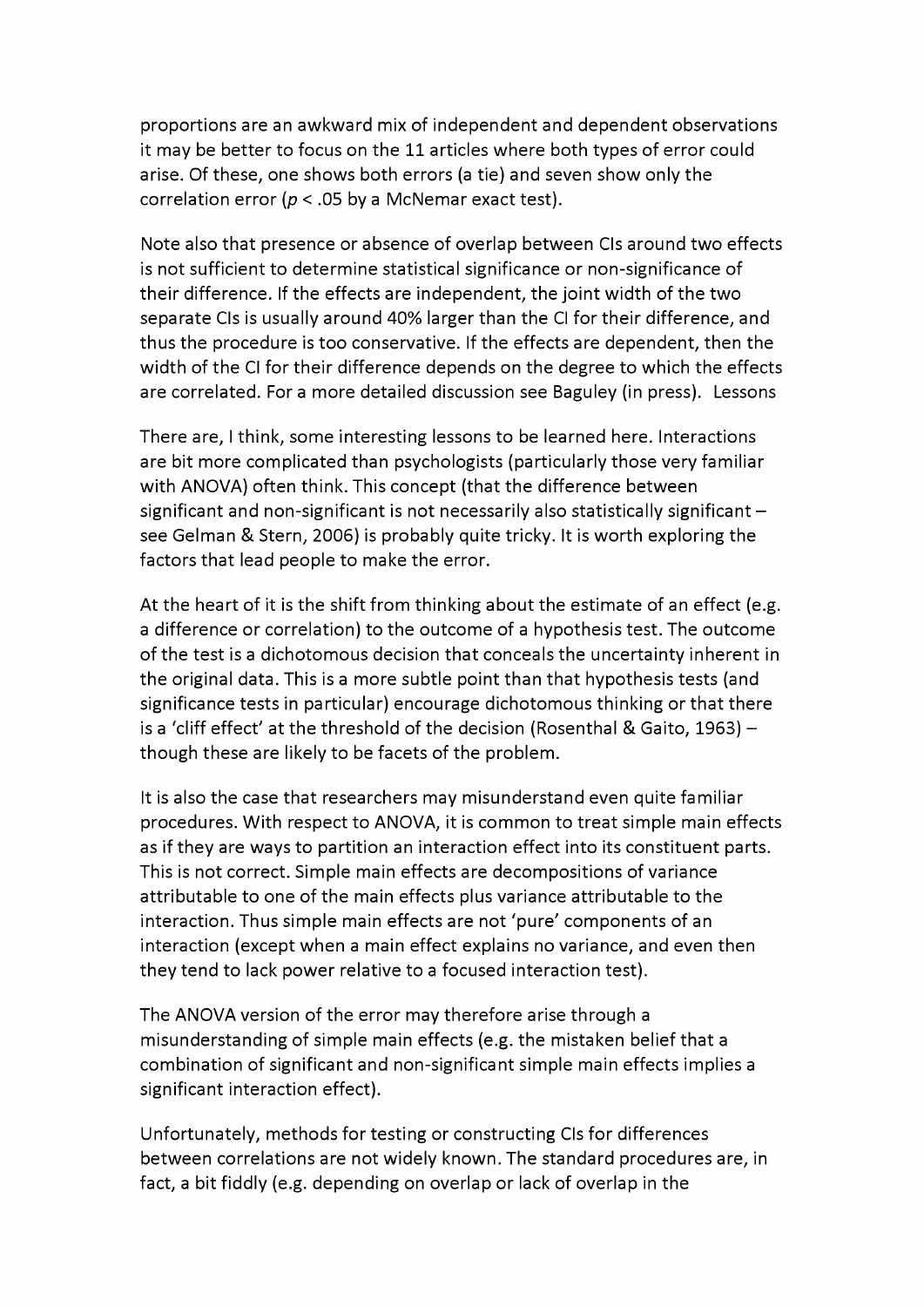measurements), and rarely taught at undergraduate or postgraduate level. The methods that are taught are also often rather inefficient (e.g. see Zou, 2007, for some better alternatives). It is not surprising that people fail to report results from procedures that are rarely found in popular research methods texts.

The error may also sometimes arise in the presentation of results, rather than in the interpretation. This might happen if the pattern of effects is clear-cut and obtained from a large sample. Authors (possibly at the behest of reviewers or editors) may have omitted the crucial information required to demonstrate the effect because it seems obvious, or to reduce clutter in the results. This is perhaps defensible for peripheral results – particularly if sufficient information is reported to allow readers to check for themselves. Unfortunately, many of the errors I observed (and many of those documented by Nieuwenhuis et al.) are neither accompanied by appropriate descriptive statistics nor relate to peripheral findings.

On a positive note, it appears that the error can be avoided with appropriate training (although it appears that both the ability to detect the problem and the tools to avoid it need to be taught). The problem is also likely to be reduced if researchers report interval estimates rather than point estimates of effects.

A CI draws attention to the uncertainty in the estimate and therefore should make it less likely that a non-significant effect is automatically assumed to differ from a significant one.

Thom Baguley is Professor of Experimental Psychology at Nottingham Trent [Universitythomas.baguley@ntu.ac.uk](mailto:Universitythomas.baguley@ntu.ac.uk) **References** 

Baguley, T. (in press). Calculating and graphing within-subject confidence intervals for ANOVA. Behavior Research Methods, doi: 10.3758/sl3428-011- 0123-7

Goldacre, B. (2011, 9 September). The statistical error that just keeps on coming. The Guardian. Retrieved from [tinyurl.com/3rzdua6](http://tinyurl.com/3rzdua6)

Gelman, A. & Stern, H. (2006). The difference between 'significant' and 'not significant' is not itself statistically significant. American Statistician, 60, 328- 331.

MacCallum, R.C., Zhang, S., Preacher, K.J. & Rucker, D.D. (2002). On the practice of dichotomization of quantitative variables. Psychological Methods, 7, 19-40.